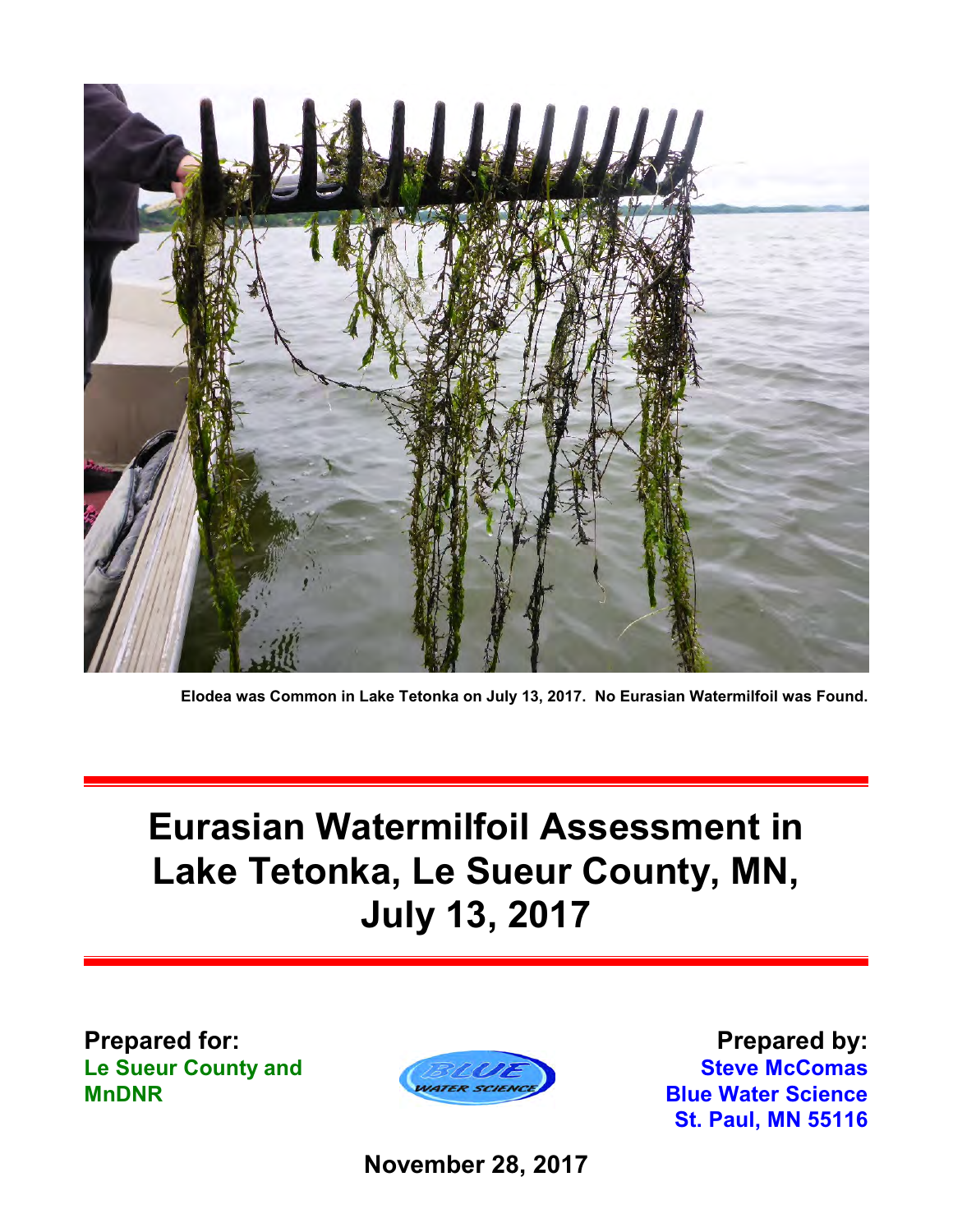## **Eurasian Watermilfoil Assessment in Lake Tetonka, Le Sueur County, MN, July 13, 2017**

**Summary:** Eurasian watermilfoil (EWM) was verified in Lake Tetonka on October 14, 2016 at the public access (Figure 1). A removal effort using handpulling by scuba divers was conducted in late October. An Eurasian watermilfoil assessment was conducted on July 14, 2017 to determine if EWM was present, and if present, it's distribution. No Eurasian watermilfoil was observed in the July 13, 2017 survey (Figure 2). Coontail and elodea were the most common plants found in the July survey.



**Figure 1. October 14, 2016 Eurasian watermilfoil search locations.** 



**Figure 2. No Eurasian watermilfoil was found on July 13, 2017. The black dots represent sample site locations.**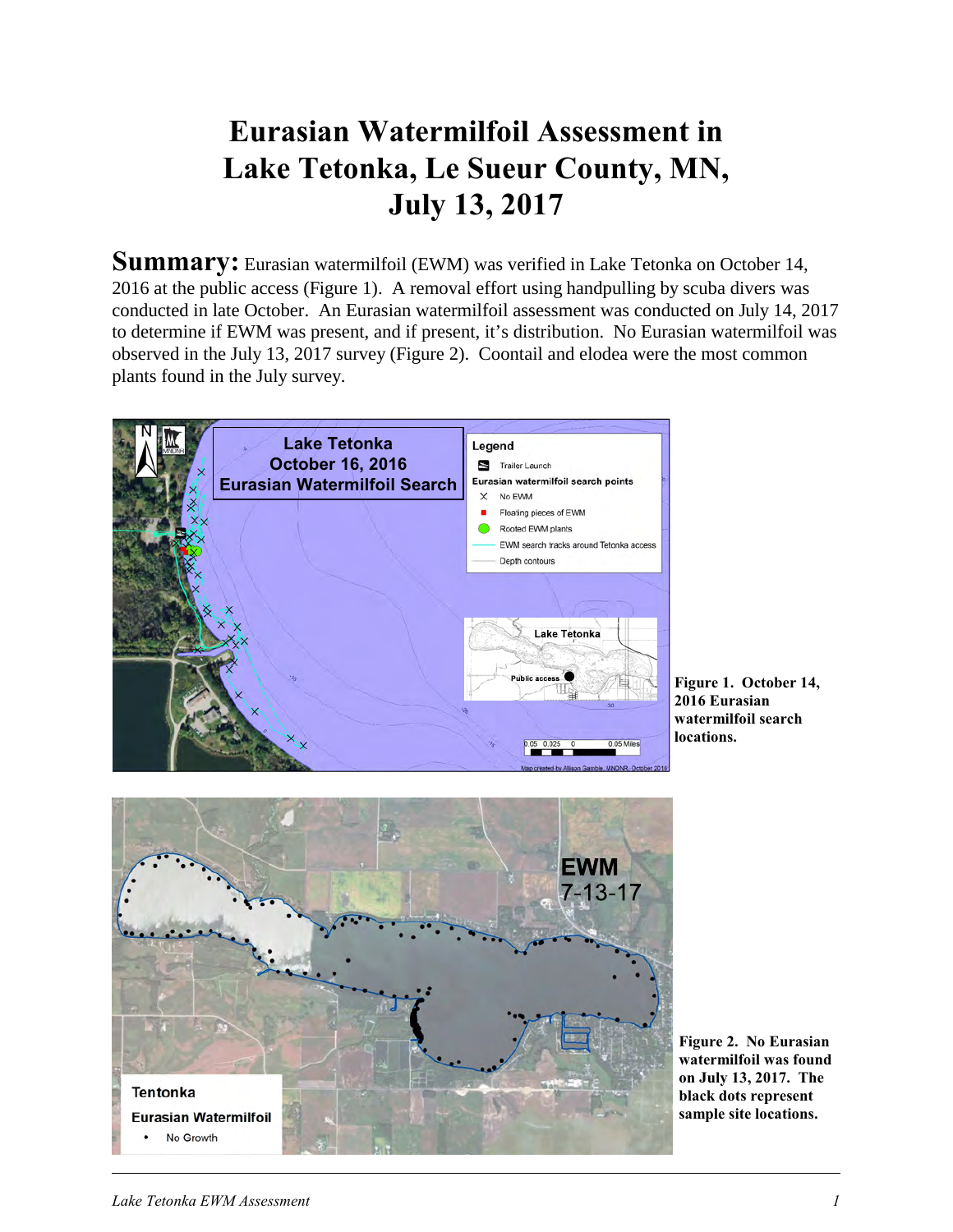**Results of the July 13, 2017 Assessment:** A meandering aquatic plant survey using a rakehead sampler on a telescoping pole was conducted around the nearshore area of Lake Tetonka (1,358 acres) on July 13, 2017. A total of 211 points were sampled. No Eurasian watermilfoil was found in the survey. A total of 9 aquatic plant species were found including the invasive yellow iris at one site. Coontail and elodea were common and curlyleaf pondweed was present at 13% of the sites (28 out of 211 sites). Coontail was found growing to a depth of 10 feet.

|                       | Number of<br>Occurrences | % Occurrence<br>(based on 211<br>sample sites) |
|-----------------------|--------------------------|------------------------------------------------|
| <b>AIS</b>            |                          |                                                |
| Curlyleaf pondweed    | 28                       | 13                                             |
| Eurasian watermilfoil | 0                        | Ω                                              |
| Flowering rush        | 0                        | 0                                              |
| <b>Yellow</b> iris    |                          | 0.5                                            |
| <b>Native Plants</b>  |                          |                                                |
| Claspingleaf pondweed | 2                        | 1                                              |
| Coontail              | 63                       | 30                                             |
| Elodea                | 65                       | 31                                             |
| Sago pondweed         | 27                       | 13                                             |
| Stringy pondweed      | 33                       | 16                                             |
| Water celery          | 48                       | 23                                             |
| Water stargrass       | 2                        |                                                |
| Filamentous algae     | 52                       | 25                                             |

| Table 1. Summary of EWM search results for Lake Tetonka on July 13, 2017. |  |  |  |  |
|---------------------------------------------------------------------------|--|--|--|--|
|                                                                           |  |  |  |  |



**Figure 3. Aquatic plant conditions in 2017.**

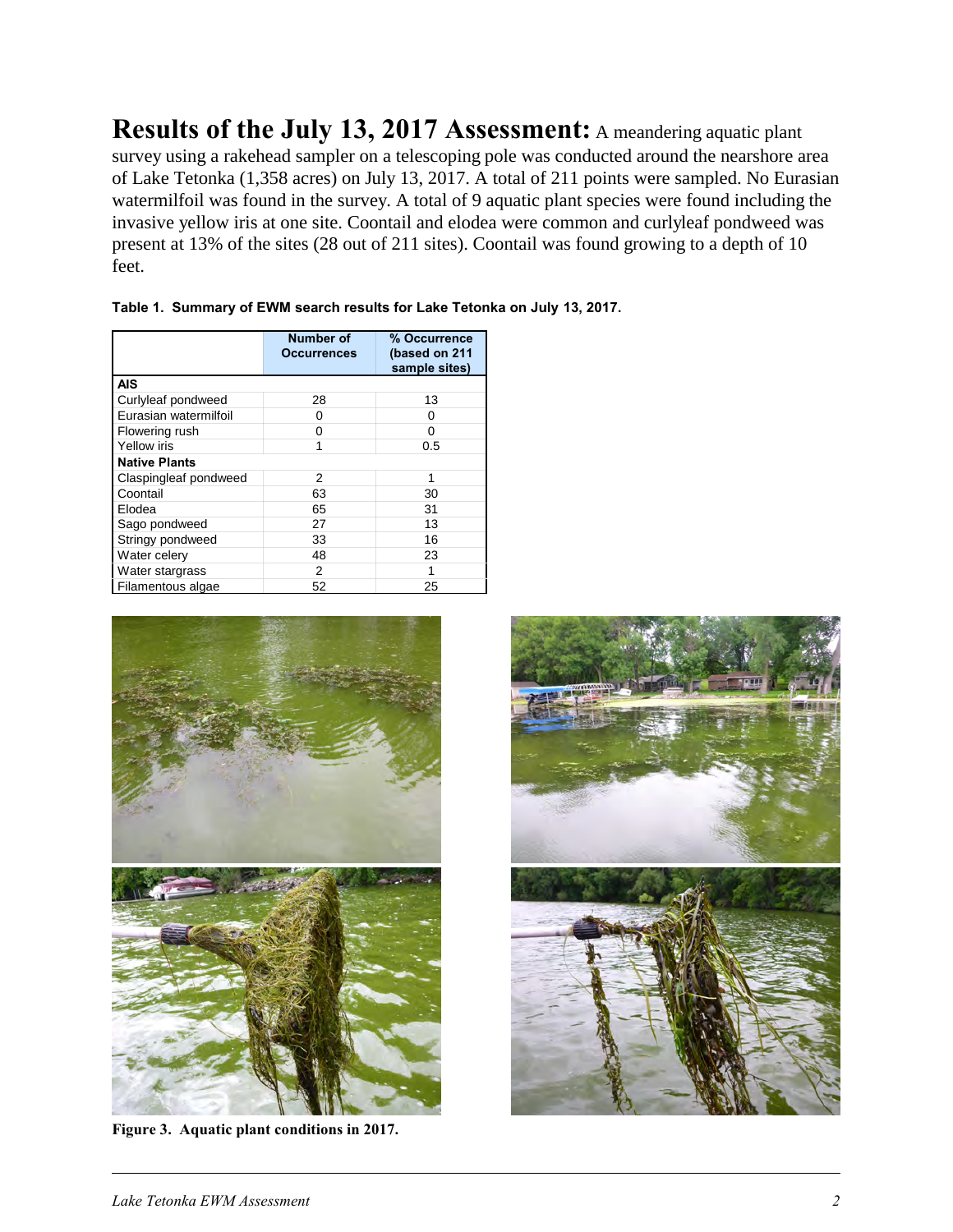### **Nearshore Aquatic Plant Maps for Lake Tetonka, July 13, 2017**







*Lake Tetonka EWM Assessment 3*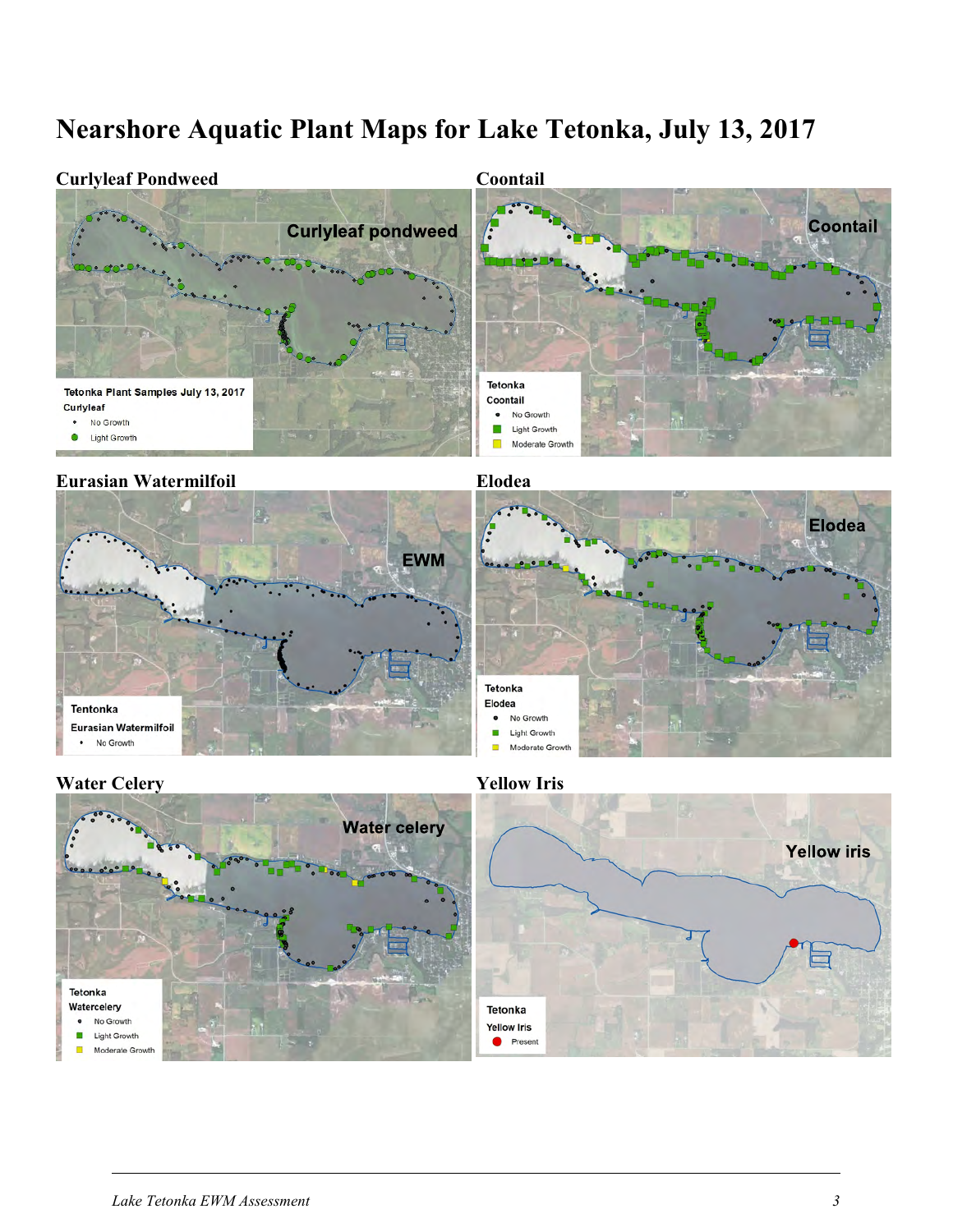#### **EWM Growth Potential Based on Lake Sediment Characteristics**

Lake Tetonka lake sediments were collected and analyzed in 2014 to determine the growth potential of EWM in Lake Tetonka. EWM can produce heavy growth when lake sediments are high in ammonia nitrogen (greater than 10 mg/kg). Surprisingly, the sediment nitrogen was mostly low to moderate indicating that future EWM growth in Lake Tetonka would likely be mostly light to moderate.

Based on Secchi disc seasonal averages, aquatic plant growth is predicted to grow to twice the average Secchi disc transparency. Potential heavy EWM growth is predicted to occur to about 3/4 of the maximum growth depth. Using a 5-foot seasonal Secchi average, EWM could grow to a depth of 10 feet and heavy growth out to about 7 feet.



**Figure 4. EWM growth potential based on lake sediment characteristics. Key: green = light growth, yellow = moderate growth, and red = heavy growth.**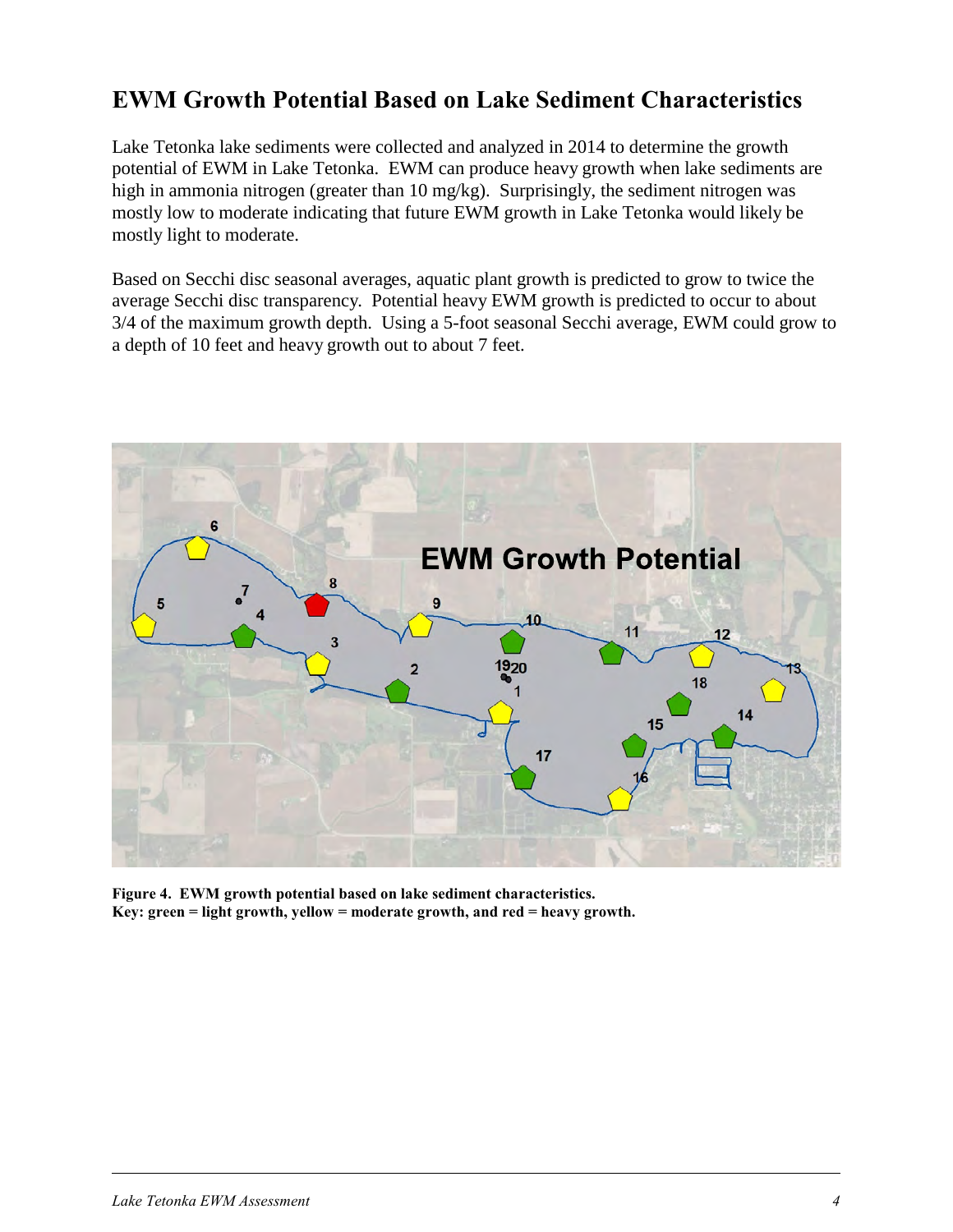## **APPENDIX**



| Site           | (f <sup>t</sup> )                | iris | ingleaf tail |                | leaf           |              | Depth Yellow Clasp- Coon- Curly- Elodea Sago Stringy Water   Water   Algae | celery star-   | grass |              | Site     | (f <sup>t</sup> ) |              | Depth Yellow Clasp- Coon- Curly- Elodea Sago Stringy Water   Water Algae<br>iris ingleaf tail |                | leaf           |                                |                |              | celery         | star-<br>grass |                |
|----------------|----------------------------------|------|--------------|----------------|----------------|--------------|----------------------------------------------------------------------------|----------------|-------|--------------|----------|-------------------|--------------|-----------------------------------------------------------------------------------------------|----------------|----------------|--------------------------------|----------------|--------------|----------------|----------------|----------------|
| 1              | 5                                |      |              | $\overline{1}$ |                |              |                                                                            |                |       |              | 35       | $\overline{4}$    |              |                                                                                               |                |                |                                |                |              |                |                |                |
| $\overline{2}$ | 5                                |      |              |                |                |              |                                                                            |                |       |              | 36       | $\overline{4}$    |              |                                                                                               |                |                |                                |                |              |                |                |                |
| 3              | $\overline{4}$                   |      |              | $\overline{1}$ |                |              |                                                                            |                |       |              | 37       | $\overline{4}$    |              |                                                                                               |                |                |                                |                |              |                |                |                |
| $\sqrt{4}$     | $\overline{4}$                   |      |              | $\overline{1}$ |                |              |                                                                            | $\overline{2}$ |       |              | 38       | $\overline{4}$    |              |                                                                                               |                |                |                                |                |              |                |                |                |
| 5              | 3                                |      |              | $\overline{1}$ |                |              | $\mathbf{1}$                                                               |                |       |              | 39       | $\overline{4}$    |              |                                                                                               |                |                |                                |                | $\mathbf{1}$ |                |                |                |
| 6              | 3                                |      |              | $\overline{2}$ |                |              |                                                                            | $\mathbf{1}$   |       | $\mathbf{1}$ | 40       | 3                 |              |                                                                                               |                |                |                                |                |              | $\mathbf{1}$   |                | $\mathbf{1}$   |
| $\overline{7}$ | $\overline{4}$                   |      |              | $\overline{1}$ |                |              |                                                                            |                |       |              | 41       | 3                 |              |                                                                                               |                | $\mathbf{1}$   |                                |                | $\mathbf{1}$ | $\mathbf{1}$   |                |                |
| 8              | 3                                |      |              |                |                |              | $\mathbf{1}$                                                               |                |       | $\mathbf{1}$ | 42       | $\overline{4}$    |              |                                                                                               |                |                |                                |                | $\mathbf{1}$ | $\mathbf{1}$   |                |                |
| 9              | 3                                |      |              | $\mathbf{1}$   | $\overline{1}$ | $\mathbf{1}$ |                                                                            |                |       |              | 43       | 5                 |              |                                                                                               |                | $\overline{1}$ |                                |                |              |                |                |                |
| 10             | 3                                |      |              |                | $\overline{1}$ |              | $\mathbf{1}$                                                               |                |       |              | 44       | $\overline{7}$    |              |                                                                                               | 11             |                |                                |                | $\mathbf{1}$ |                |                |                |
| 11             | 3                                |      |              |                |                |              |                                                                            | $\mathbf{1}$   |       |              | 45       | $\overline{7}$    |              |                                                                                               | 3              | $\overline{1}$ | $\mathbf{1}$                   |                | 3            |                |                |                |
| 12             | $\overline{4}$                   |      |              | $\overline{1}$ |                |              |                                                                            |                |       |              | 46       | 3                 |              |                                                                                               |                | 2              |                                | $\overline{2}$ | $\mathbf{1}$ |                |                |                |
| 13<br>14       | $\overline{4}$<br>$\overline{4}$ |      |              |                |                |              |                                                                            |                |       |              | 47<br>48 | 6<br>5            |              |                                                                                               |                |                |                                |                | $\mathbf{1}$ |                |                |                |
| 15             | 5                                |      |              | $\overline{1}$ | $\overline{1}$ | $\mathbf{1}$ |                                                                            |                |       |              | 49       | 5                 |              |                                                                                               | $\overline{2}$ | $\overline{1}$ | $\mathbf{1}$<br>$\overline{1}$ |                |              |                |                |                |
| 16             | $\overline{5}$                   |      |              | $\mathbf{1}$   |                | $\mathbf{1}$ |                                                                            |                |       |              | 50       | $\sqrt{5}$        |              |                                                                                               | $\overline{1}$ | $\overline{2}$ | $\mathbf{1}$                   |                |              |                |                |                |
| 17             | 5                                |      |              | $\mathbf{1}$   |                | $\mathbf{1}$ |                                                                            |                |       | $\mathbf{1}$ | 51       | 5                 |              |                                                                                               | $\mathbf{1}$   | $\overline{1}$ | $\mathbf{1}$                   |                |              |                |                |                |
| 18             | 8                                |      |              |                |                |              |                                                                            |                |       |              | 52       | $\overline{7}$    |              |                                                                                               | $\mathbf{1}$   |                | $\mathbf{1}$                   |                |              |                |                |                |
| 19             | 6                                |      |              |                |                | $\mathbf{1}$ |                                                                            |                |       | $\mathbf{1}$ | 53       | 5                 |              |                                                                                               |                |                |                                |                |              | $\mathbf{1}$   |                | $\mathbf{1}$   |
| 20             | 6                                |      |              | 3              |                |              |                                                                            |                |       |              | 54       | 6                 |              |                                                                                               | $\overline{2}$ |                |                                |                |              |                |                |                |
| 21             | 5                                |      |              | $\overline{1}$ |                |              |                                                                            |                |       |              | 55       | $\sqrt{5}$        |              |                                                                                               | $\mathbf{1}$   | $\mathbf{1}$   |                                | $\mathbf{1}$   |              |                |                |                |
| 22             | 6                                |      |              | $\overline{1}$ |                |              |                                                                            |                |       |              | 56       | $\overline{7}$    |              |                                                                                               |                | $\overline{1}$ |                                | $\mathbf{1}$   |              |                |                |                |
| 23             | $\overline{7}$                   |      |              | $\mathbf{1}$   |                | $\mathbf{1}$ |                                                                            |                |       |              | 57       | $\overline{7}$    |              |                                                                                               |                | $\overline{1}$ |                                |                |              |                |                |                |
| 24             | $\overline{7}$                   |      |              | $\mathbf{1}$   |                |              |                                                                            |                |       |              | 58       | 5                 |              |                                                                                               |                |                |                                |                | $\mathbf{1}$ |                |                | $\mathbf{1}$   |
| 25             | $\overline{7}$                   |      |              |                |                |              |                                                                            |                |       |              | 59       | 6                 |              |                                                                                               | $\mathbf{1}$   |                | $\mathbf{1}$                   |                |              |                |                | $\overline{1}$ |
| 26             | 5                                |      |              |                |                |              |                                                                            |                |       | $\mathbf{1}$ | 60       | 5                 |              |                                                                                               |                |                |                                |                |              | $\mathbf{1}$   |                | $\mathbf{1}$   |
| 27             | $\overline{4}$                   |      |              |                |                |              |                                                                            |                |       | $\mathbf{1}$ | 61       | $\overline{4}$    |              |                                                                                               |                |                |                                |                |              | $\mathbf{1}$   |                | $\overline{1}$ |
| 28             | $\overline{4}$                   |      |              |                |                |              |                                                                            | $\mathbf{1}$   |       | $\mathbf{1}$ | 62       | 6                 |              |                                                                                               |                |                |                                |                |              |                |                | $\overline{1}$ |
| 29             | 3                                |      |              | $\overline{1}$ |                |              |                                                                            | $\overline{c}$ |       | $\mathbf{1}$ | 63       | 5                 | $\mathbf{1}$ |                                                                                               |                |                |                                |                | $\mathbf{1}$ | $\mathbf{1}$   |                | $\mathbf{1}$   |
| 30             | $\overline{4}$                   |      |              | $\overline{1}$ |                |              |                                                                            | $\mathbf{1}$   |       |              | 64       | $\sqrt{5}$        |              |                                                                                               | $\mathbf{1}$   |                | $\mathbf{1}$                   |                | $\mathbf{1}$ | $\mathbf{1}$   |                | $\mathbf{1}$   |
| 31             | 3                                |      |              |                |                |              |                                                                            | $\mathbf{1}$   |       |              | 65       | 5                 |              |                                                                                               | $\mathbf{1}$   |                | $\mathbf{1}$                   |                | $\mathbf{1}$ |                |                |                |
| 32             | $\overline{4}$                   |      |              |                |                |              |                                                                            |                |       |              | 66       | 6                 |              |                                                                                               | $\mathbf{1}$   |                |                                |                | $\mathbf{1}$ |                |                |                |
| 33             | $\overline{4}$                   |      |              | $\overline{1}$ |                |              |                                                                            | $\mathbf{1}$   |       |              | 67       | $\overline{4}$    |              |                                                                                               | $\mathbf{1}$   |                |                                |                | 3            |                |                |                |
| 34             | 5                                |      |              | 2              | $\overline{1}$ |              |                                                                            |                |       |              | 68       | $\overline{4}$    |              |                                                                                               | $\overline{1}$ |                | $\mathbf{1}$                   |                | $\mathbf{1}$ | $\overline{2}$ |                |                |

**Individual sample site aquatic plant data. Plant densities are rated on a scale of 1 - 4, w ith 4 the most abundant.**